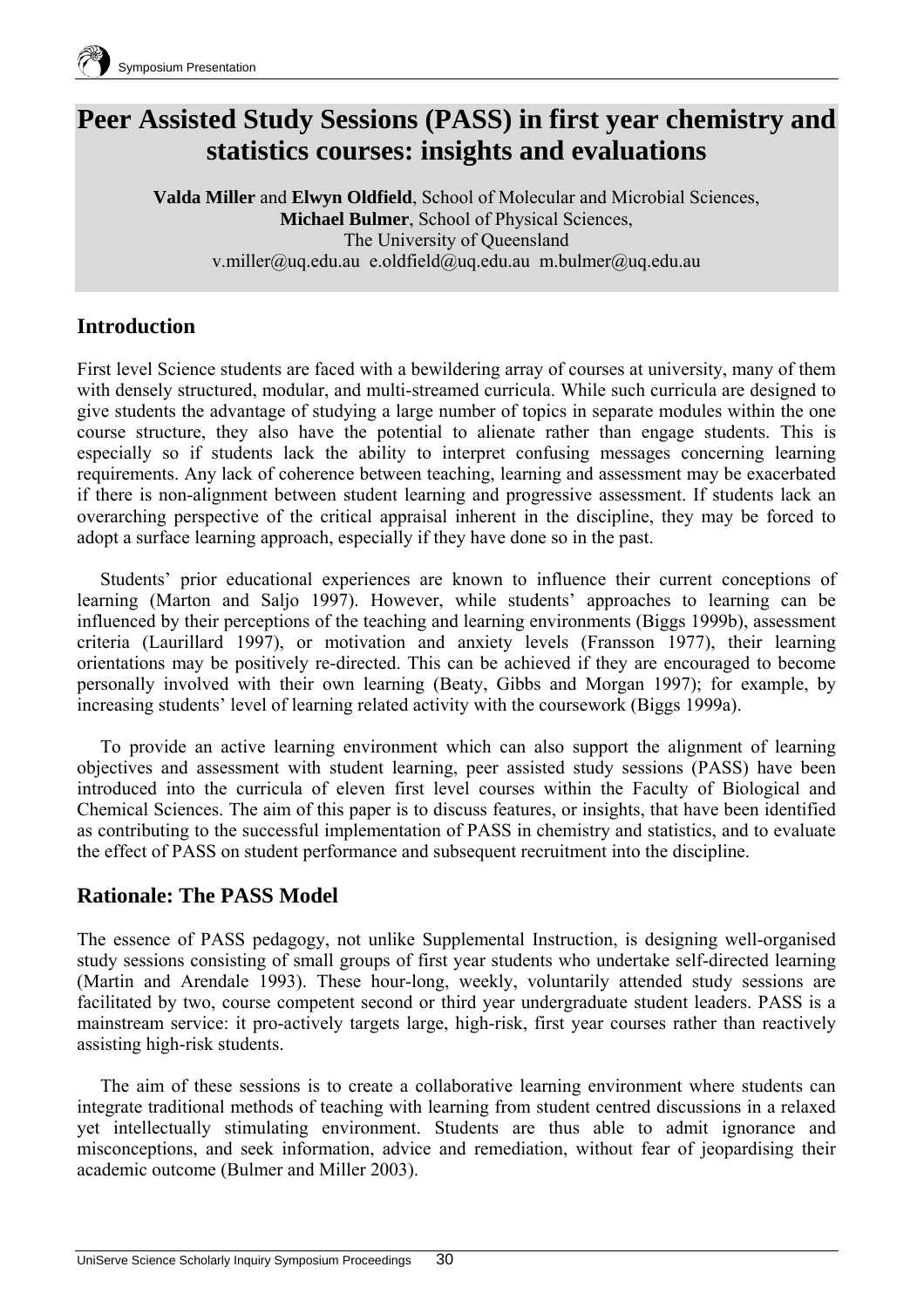The PASS paradigm epitomizes a social constructivist mode of education whereby small groups of students interact to explore concepts and values inherent in the discipline (Topping 1998). An important consideration is that students' knowledge constructs are mediated by interactions with more competent peers who are at a level of understanding just beyond that of the students themselves, so that learning can occur within a student's 'zone of proximal development' (Vygotsky 1978).

 By learning with supportive mentors, students gain confidence in their own ability to practise within the discipline and are thus encouraged to take control of their own learning (Ramsden 1992). The rationale of the PASS learning model is that it allows leaders to align student learning with progressive assessment, as it provides the scaffold within which leaders can design student-directed study activities that target course learning objectives, for any instructional mode of learning.

## **Method**

First level chemistry (CHEM1012) and statistics (STAT1201) courses during 2003 were selected to evaluate the effect of PASS attendance on student performance and attrition, and also on recruitment of students into second and third year Chemistry courses. Overall, 84% of chemistry students were enrolled in a science-based degree program. Student outcomes were recorded for chemistry from 1999 to 2003 and for statistics in 2003. Student OP (Overall Position) ratings, or university entrance scores, were recorded for each student; OP1 is the highest rating, OP25 the lowest. For science students, the lowest rating is OP8, for applied science students, the lowest rating is OP16.

## **Quantitative evaluation**

PASS leaders recorded the attendance of students in weekly attendance rolls and numbers were checked and verified against figures collected by supervising coordinators. Individual student attendances were entered into student academic profiles on a database that contained OP (overall position) ratings, all progressive assessment marks and final course grades.

## **Qualitative evaluation**

The Chemistry department commissioned a survey from the Tertiary Education Development Institute, of students who were enrolled in the second level chemistry course CHEM2041 in 2002. Students participating in the survey were given written questionnaires preceded by interviews in smaller focus groups, regarding the origin of their current views of proceeding with chemistry (Smith and Bath 2002). Of interest was the perceived impact of PASS on students' future study and work intentions, and their perceptions of chemistry; in particular whether attending PASS had any effect on changing their intentions to continue studying chemistry after first year.

## **Teaching and learning modes and assessment**

For CHEM1012, there are three streams of 36 lectures supported by ten PASS sessions each semester. Assessment comprises a final MCQ exam (60%), five laboratory practicals (20%), and four progressive computer generated tests (CMTs) (20%). Each CMT is a set of twelve questions randomly and uniquely generated from a lecturer devised testbank comprising mostly MCQs, but also a limited number of short, numerical answer questions. Approximately 5,000 tests are generated and marked by the system each semester. Students are notified of the release and return dates for each test and can download and work on each set for up to one week, with the help of peers and any resource material provided in PASS.

 For STAT1201, there are two streams of 36 lectures and ten practicals supported by ten PASS sessions each semester. Assessment comprises a computer based final exam (44%), a library skills based journal article review (10%), a project (individual or group) presented as a journal article (25%), a laboratory book (practical problem solving) (10%), a computer based mid-semester test (10%), and a statistically relevant photograph, or poem, or art competition (1%).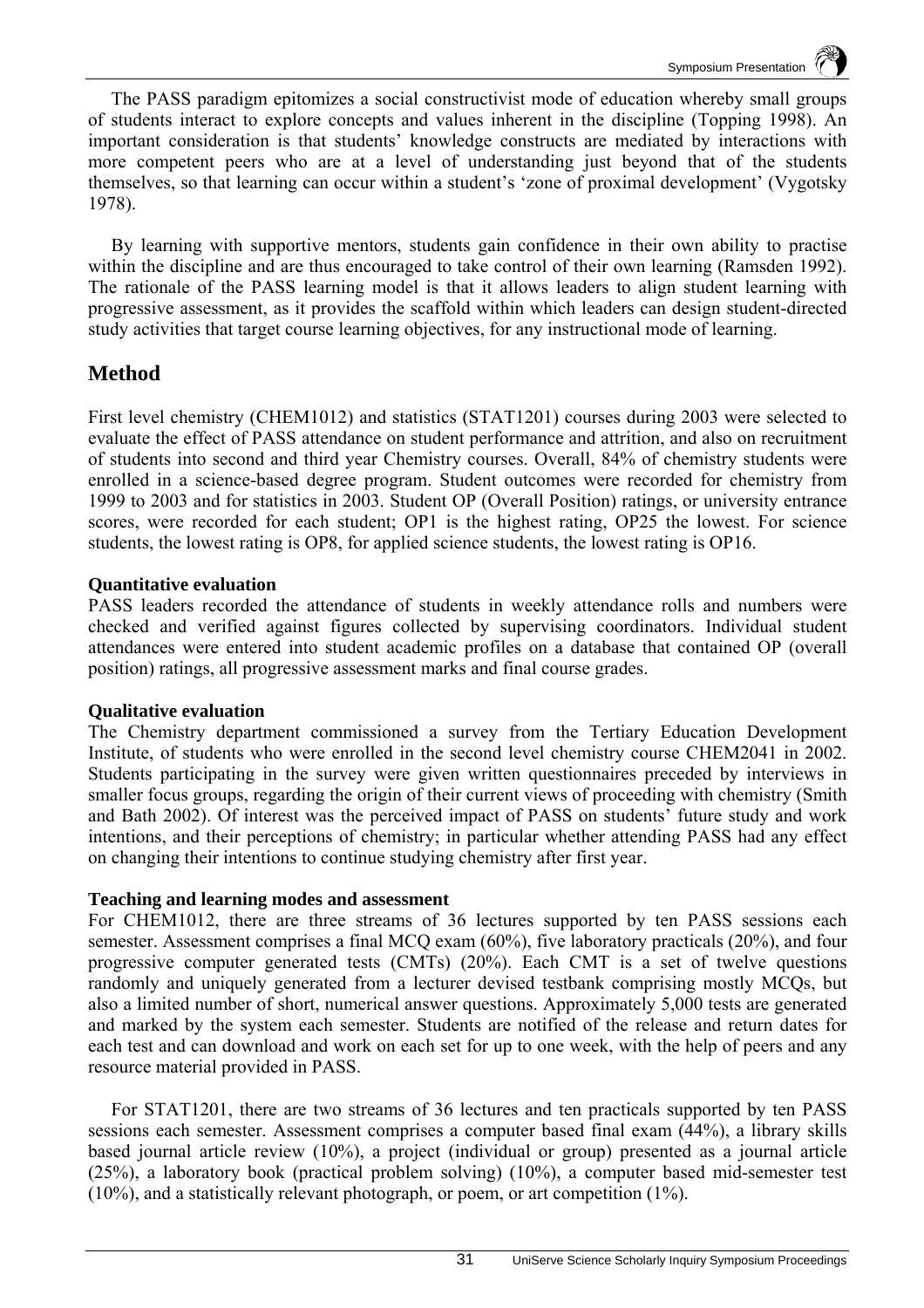

## **Results and evaluation**

#### **Quantitative: Chemistry course**

Table 1 is a profile of Chemistry 1A (CH112/CHEM1012) student numbers, attrition rates and student performance in first semester from 1999 to 2003. Although enrolment numbers are commonly >1 000, attrition rates due to student drop-out have remained relatively constant, from 3.1% to 4.3%. The primary concern in 1999-2000 was a relatively high failure/pass conceded (grades 1-3) rate of 15-16%, with concurrent low student retention rates. Consequently, a pilot PASS program began in 2001 with groups meeting only every second week; since then, session frequency has increased to weekly, in alignment with other PASS programs.

 Since 2000, there has generally been a fall in the number of students with grades 1-3, viz. a 10.1% drop between 1999 and 2003. Concurrently, there has been an increase in the number of students attaining grades 4 and 5 in 2001 (7%-8%) and grades 6 and 7 in 2002 and 2003 (8%-11%). From 1999 to 2003, the Grade Point Average (GPA) has increased from 4.34 to 4.91, and mean CMT and MCQ results have increased by an average of 8.4% and 3.8%, respectively.

| Category       | 1999    | 2000    | 2001# | 2002 | Table T. CHEMTIZ/TUTZ student enrolment, assessment and performance<br>2003 |  |
|----------------|---------|---------|-------|------|-----------------------------------------------------------------------------|--|
| No. enrolled   | 1279    | 1066    | 1040  | 1118 | 1131                                                                        |  |
| % Attrition    | $4.3*$  | $31*$   | 3.9   | 3.7  | 3.8                                                                         |  |
| $%$ grades 1-3 | $15.2*$ | $16.0*$ | 6.7   | 11.4 | 5.1                                                                         |  |
| $%$ grades 4-5 | $61.8*$ | $62.7*$ | 70.5  | 62.5 | 62.0                                                                        |  |
| $%$ grades 6-7 | $18.7*$ | $18.2*$ | 18.8  | 22.4 | 29.1                                                                        |  |
| <b>GPA</b>     | 4.34    | 4.34    | 4.63  | 4.61 | 4.91                                                                        |  |
| % Practical    | 92.3    | 93.7    | 88.8  | 91.9 | 92.0                                                                        |  |
| $%$ CMT        | 71.6    | 72.4    | 76.0  | 75.5 | 80.0                                                                        |  |
| % MCQ          | 52.1    | 50.4    | 50.2  | 52.1 | 55.9                                                                        |  |
| % Total        | $63.9*$ | $63.5*$ | 63.1  | 64.8 | 67.9                                                                        |  |

 $Table 1. *CIIFM112/1012* student, and$ 

\* amended to align with 2001-2003 marking scheme # pilot PASS program

 Table 2 presents evidence relating to the effect on student performance for students attending PASS. Data were generated from the 2003 CHEM1012 student cohort who had completed assessment (1089 students). Students were divided into four groups: those that had never attended PASS (0 PASS), those who had attended only intermittently (1-4 PASS), those who had attended regularly (5+ PASS), and all students who had completed assessment (all students).

| Table 2. Effect of PASS attendance on student performance: CHEM1012, 2003 |                                 |        |                 |           |  |  |  |  |
|---------------------------------------------------------------------------|---------------------------------|--------|-----------------|-----------|--|--|--|--|
| Category                                                                  | % Mean result for each category |        |                 |           |  |  |  |  |
|                                                                           | <b>All students</b>             | 0 PASS | <b>1-4 PASS</b> | $5+$ PASS |  |  |  |  |
| <b>Practical</b>                                                          | 92.0                            | 90.6   | 92.3            | 93.2      |  |  |  |  |
| <b>CMT</b>                                                                | 80.0                            | 74.3   | 76.8            | 83.9      |  |  |  |  |
| <b>MCQ</b>                                                                | 55.9                            | 50.2   | 50.3            | 61        |  |  |  |  |
| <b>Total</b>                                                              | 67.9                            | 63.1   | 64.1            | 71.8      |  |  |  |  |
| Grade                                                                     | 4.91                            | 4.51   | 4.57            | 5.29      |  |  |  |  |
| <b>OP</b>                                                                 | $4.5*$                          | $5.3*$ | $5.0*$          | $3.9*$    |  |  |  |  |

Table 2. Effect of PASS attendance on student performance: CHEM1012, 2003

\*OP range for all students was 1 to 16

 There is strong evidence that students who regularly attended PASS demonstrated improved performance, not due to higher OP students self-selecting to attend PASS, as there is very little difference between the mean OP of students in each category. While the class averages in Table 1 showed overall elevated student performance after the introduction of the PASS program in 2001, the progressive (CMT) and final (MCQ) assessment results in Table 2 each showed an average rise in both CMTs (9.6%) and final exam MCQs (10.8%) results for the regular (5+ PASS) participants.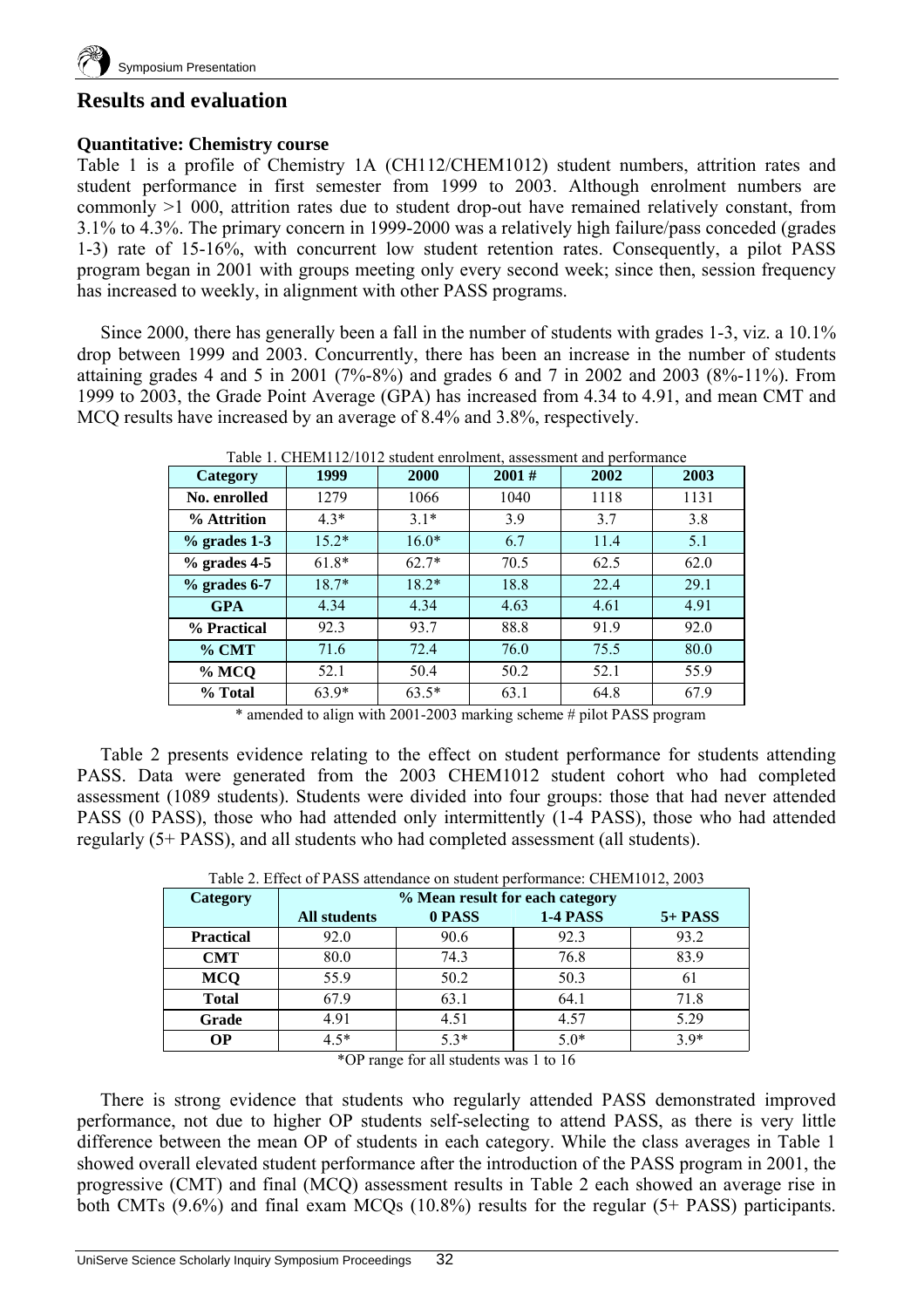Multiple comparisons (using Tukey corrections at the 95% level) between mean grades for students attending 0, 1-4, or 5+ PASS sessions showed significant differences between the 5+ and 0 groups  $(+0.61 \text{ to } +0.95 \text{ grade points})$  and the 5+ and 1-4 groups  $(+0.51 \text{ to } +0.92 \text{ grade points})$ , but no significant difference between the mean grades of students attending 0 sessions and 1-4 sessions.

Recruitment of students into second and third year Chemistry courses between 2000 and 2003 is shown in Table 3. There is a sustained increase in enrolment numbers of second year students since 2002, and of third year students since 2003, respectively. While there may be numerous factors that have contributed to this increase, there does not appear to be any change in the numbers of first level students during this period. Factors influencing students' decisions to continue with Chemistry in second and subsequent years of their degree program are therefore more likely to be ones that they were confronted with during their first year at University.

| No. students in $1st$ , $2nd$ and $3rd$ level Chemistry courses |      |      |      |     |      |     |        |        |        |        |        |                |
|-----------------------------------------------------------------|------|------|------|-----|------|-----|--------|--------|--------|--------|--------|----------------|
| <b>Chemistry</b>                                                | 1999 |      | 2000 |     | 2001 |     | 2002   |        | 2003   |        | 2004   |                |
| level                                                           |      |      |      |     |      |     |        |        |        |        |        | $\overline{2}$ |
| 1 <sup>st</sup> /Semester                                       | 1279 | 1029 | 1165 | 874 | 1126 | 973 | 1125   | 1073   | 1228   | 1106   | 1160   | 1074           |
| $\overline{1}^{\rm st}/\overline{Y}$ ear                        | 2308 |      | 2039 |     | 2099 |     | 2353   |        | 2334   |        | 2234   |                |
| 2 <sup>nd</sup> /Semester                                       |      |      | 110  | 95  | 87   | 106 | 148*   | $177*$ | $173*$ | $178*$ | $200*$ | $148?*$        |
| 2 <sup>nd</sup> /Year                                           |      |      | 205  |     | 193  |     | $325*$ |        | $351*$ |        | 358?*  |                |
| 3 <sup>rd</sup> /Semester                                       |      |      |      |     | 109  | 108 | 138    | 86     | $122*$ | $145*$ |        | 161* 158?*     |
| 3 <sup>rd</sup> /Year                                           |      |      |      |     | 217  |     | 214    |        | $267*$ |        | 319?*  |                |

Table 3. Recruitment of Science students in  $2<sup>nd</sup>$  and  $3<sup>rd</sup>$  level Chemistry courses, 1999 - 2004 **No. students in 1st, 2nd and 3rd level Chemistry courses**

 $*2<sup>nd</sup>$  and 3<sup>rd</sup> level students who were offered PASS in 1<sup>st</sup> level Chemistry

### **Qualitative: Chemistry course**

Students were categorised from two principal groupings based on their intention or non-intention to proceed with chemistry prior to commencing first year chemistry. More students in the non-intending group attended PASS sessions (93% vs. 72%) than the intending group. This 'non-intending' cohort felt that PASS was a more worthwhile part of their first year course (88% vs. 65%) than the 'intending' cohort. In terms of impact on future intentions, significantly more students in the nonintending group who now intended to complete a whole degree focussed on chemistry (C) , rather than study chemistry only to second year (NC) (40% vs. 14%), had attended PASS.

 The (C) student cohort also reported that PASS had a greater positive impact on their intention to continue studying chemistry in second year than the (NC) cohort (60% vs. 40%), intention to become a professional working in the field of chemistry (40% vs. 7%), ability to imagine themselves as chemists in the future (44% vs. 8%) and ability to imagine themselves as advanced undergraduate students in chemistry (60% vs. 40%). Specifically, students felt that PASS had a great positive impact on their belief that working as a chemist could be intellectually stimulating, on their ability to succeed in chemistry, on their sense of belonging as a chemistry student, and on the quality of their learning and understanding of chemistry.

## **Quantitative: Statistics Course**

Results for the statistics course (STAT1201) were similar to the outcomes in Chemistry. Figure 1 shows an effects plot that gives the mean grade of students in Semester 2, 2003 against how many PASS sessions they attended and what their university entrance (OP) score had been. An OP score of 1 is the highest and it would be expected that these students might perform better than those with a larger OP score. For each level of PASS attendance, the mean grade increases steadily with OP score. Multiple linear regression was used to assess the joint relationship between grades and both the OP and the number of PASS sessions attended. While the modelled relationship was not very strong (R-squared + 0.21), there was significant evidence that mean grade is related to both OP ( $p +$  $>003$ ) and PASS attendance (p + .016). For example, students in the lowest OP group (8+) who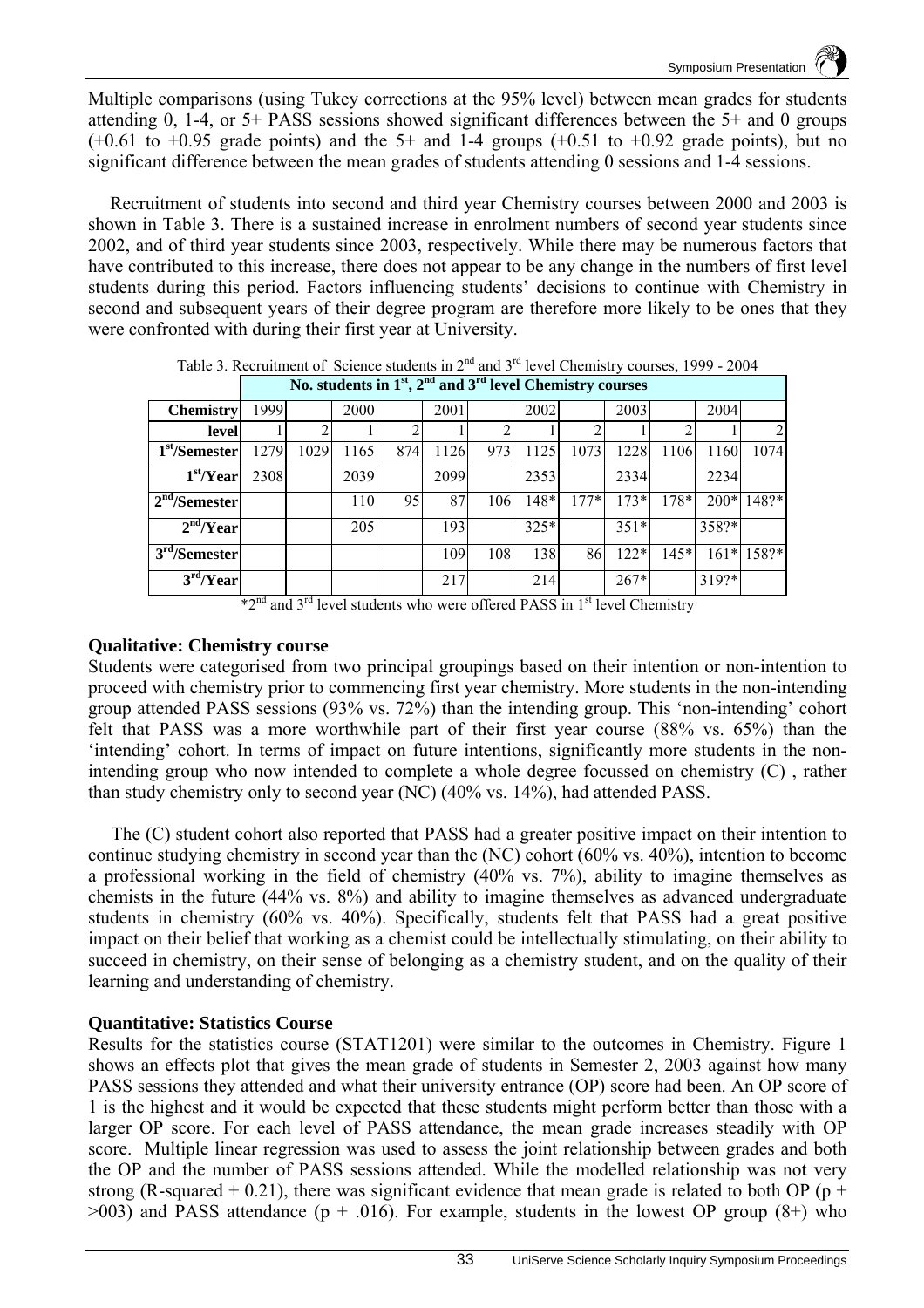

attended PASS 10 or more times had a mean grade of 4.75, higher than that of OP 1-3 students who didn't attend any PASS, who had a mean of 4.36.



Figure 1. Mean grades for students by PASS attendance for OP 1-3 (+), OP 4-7 (\*), and OP 8+ (o)

 The lines in Figure 1 are roughly parallel, and a multiple regression for grade using OP score and PASS attendance shows no evidence of interaction between OP and PASS attendance on mean grade  $(p = .819)$ , as suggested by Figure 1. It appears therefore that increase in mean grade is related to PASS attendance in a similar way regardless of student OP score which concurs with related findings by Biggs (1999b, p4). As STAT1201 is a service course for first year Biology and Chemistry based degree programs, retention of students in second year statistics courses did not apply in this instance.

## **Insights: creating a productive learning environment**

#### **Leaders**

PASS leaders play a pivotal role in the success of PASS. They are responsible for creating a productive learning environment for their students that is both learning centred and student directed, and is thus structured to meet the diverse learning needs and styles of students. By sharing similar career interests with students, they can communicate their appreciation for the extent to which the discipline is of use to them. Explicit instruction to leaders concerning the scope of their facilitative role is therefore of paramount importance.

 Selection of leaders is based on their previous academic performance in the course as well as for their enthusiasm and communication skills. They attend a workshop during which they practise their role as facilitators of learning in the context of social constructivism. They are also made aware of principles of active learning, modes of facilitation, and strategies to foster communication. Leaders re-attend at least one first level lecture every week, and are encouraged to use this time to both consolidate existing knowledge and plan an activity for their next session, based on aligning key concepts from the lecture material with learning objectives. While leaders are academically competent in the coursework, their own cultural and disciplinary backgrounds allow them to create study activities flavoured with their own cultural and interdisciplinary overtones, enriching the learning context with personal examples of authenticity.

#### **Study Activities**

While the principles of action learning are applied to PASS, the cornerstone of every session is the leader-generated study activity. These instructional activities are designed to formatively test students' understanding and to keep it aligned with progressive summative assessment. Current leaders have access to activities generated by previous leaders that facilitate not only knowledge recall and recognition but also association and deduction. These activities are made available to academic staff so that they can monitor their students' learning progress and rectify problem areas.